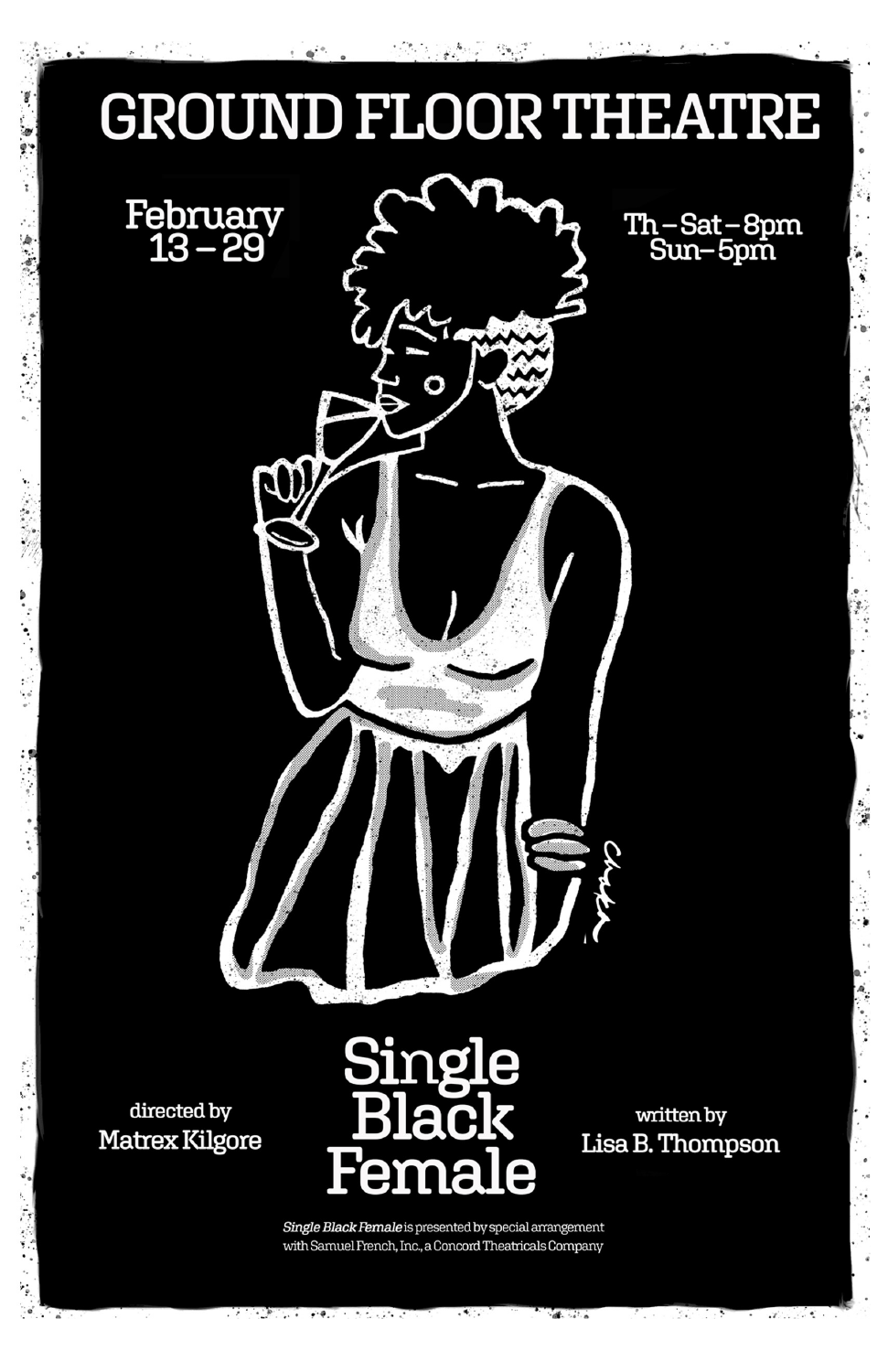## Cast

SBF1---------------------------------------Michelle Alexander SBF2---------------------------------------Valoneecia Tolbert

## **Creative**

| Playwright ------------------------------Lisa B. Thompson       |  |
|-----------------------------------------------------------------|--|
| Director----------------------------------- Matrex Kilgore      |  |
| Assistant Director------------------------ Indija Wilmott       |  |
| Scenic Design -------------------------Gary Thornsberry         |  |
| Lighting Design -------------------------Sydney Rhiannon Smith  |  |
| Costume Design ------------------------ Indiia Wilmott          |  |
| Video Design---------------------------Lowell Bartholomee       |  |
| Sound Design ---------------------------Devon Boyd              |  |
| Prop Design & Set Dressing ---------Cindy Page                  |  |
| Graphic Design--------------------------Jonathon "Chaka" Mahone |  |
| Production Stage Manager------------Kelsey Moringy              |  |
|                                                                 |  |

| Technical Director --------------------------- Zac Crofford |                         |
|-------------------------------------------------------------|-------------------------|
| Master Electrician ------------                             | ---------Johnny Painter |
| Scene Painter----------------                               | -------Heather Jarmon   |

Michelle Alexander (SBF1) is an Austin native and is excited to spend some time at Ground Floor Theatre! She has appeared in several productions around Austin in a variety of theatres. Most recently seen in ZACH Theatre's Notes From The Field as a variety of characters. Currently performing in SaulPaul's Alien Adventure at Scottish Rite Theatre and Single Black Female at Ground Floor Theatre, and in the Spring, ROE at ZACH Theatre. Previously seen in RapUnzel with BrownBoy Productions at Austin Scottish Rite: Mrs. Fezziwig/Cratchit in ZACH's Christmas Carol, Mary Poppins, and Singin' in the Rain. malexander80.wixsite.com/choct; Brown Agency

Valoneecia Tolbert (SBF2) was most recently in Lisa B Thompson's world premiere of The Mamalogues as Beverly. Some of her past roles include "Hellena" in Hidden Room's critically acclaimed The Rover; Actor #6 in the critically acclaimed, We Are Proud.., directed by Liz Fisher, and "Marianne Angel" in The Revolutionists directed by Rudy Ramirez. She is a company member of Hidden Room Theater and Shrewd Productions Valoneecia is an Austin homegrown stage, film and voice actor; BFA from Texas State at San Marcos. She is represented by Collier Talent Agency. This is her first performance with Ground Floor Theatre.

Lisa B. Thompson (Playwright) is an award winning artist, scholar, and professor of African and African Diaspora Studies at the University of Texas at Austin. She's the author of Single Black Female, Underground, Monroe, The Mamalogues, and Dinner. Her books include Beyond The Black Lady: Sexuality and the New African American Middle Class, Single Black Female, and Underground, Monroe, and The Mamalogues: Three Plays. Thompson's work has been generously supported by a number of institutions including the W. E. B. DuBois Research Institute; the University of Texas at Austin's College of Liberal Arts; the University of California's Office of the President; the Michele R. Clayman Institute for Gender Research; UCLA's Center for African American Studies; the Five Colleges Consortium; Stanford University's Center for Comparative Studies in Race and Ethnicity; Hedgebrook; and the Millay Colony for the Arts .

Matrex Kilgore (Director) is an international theatre maker, teaching artist, and arts administrator based in Austin, Texas. He has taught theatre for social change to students ranging in age from elementary to community elders. He has worked internationally performing and creating bilingual performances based on classical pieces of theatre including the works of Chekhov and Shakespeare. Matrex's directing credits include the world premiere of Black Do Crack by Florinda Bryant, "A" or what the Black girl found while searching for God By Taji Senior TWENTYEIGHT by Tyler English-Beckwith, Devour. By Taji Senior, Blackness, Higher Education, and Unique Abilities by Adrianna Matthews, Tape by Stephen Belber, MisCast: A Mix up of a Revue, The Mint Juleps Trilogy by Nick Zagone, For Closure: A Modern Comedy by Gabriel Dean, Starky & Paw by Jon Cook, and Game Point by Julia Gytri which then was selected to be presented at The Manhattan Rep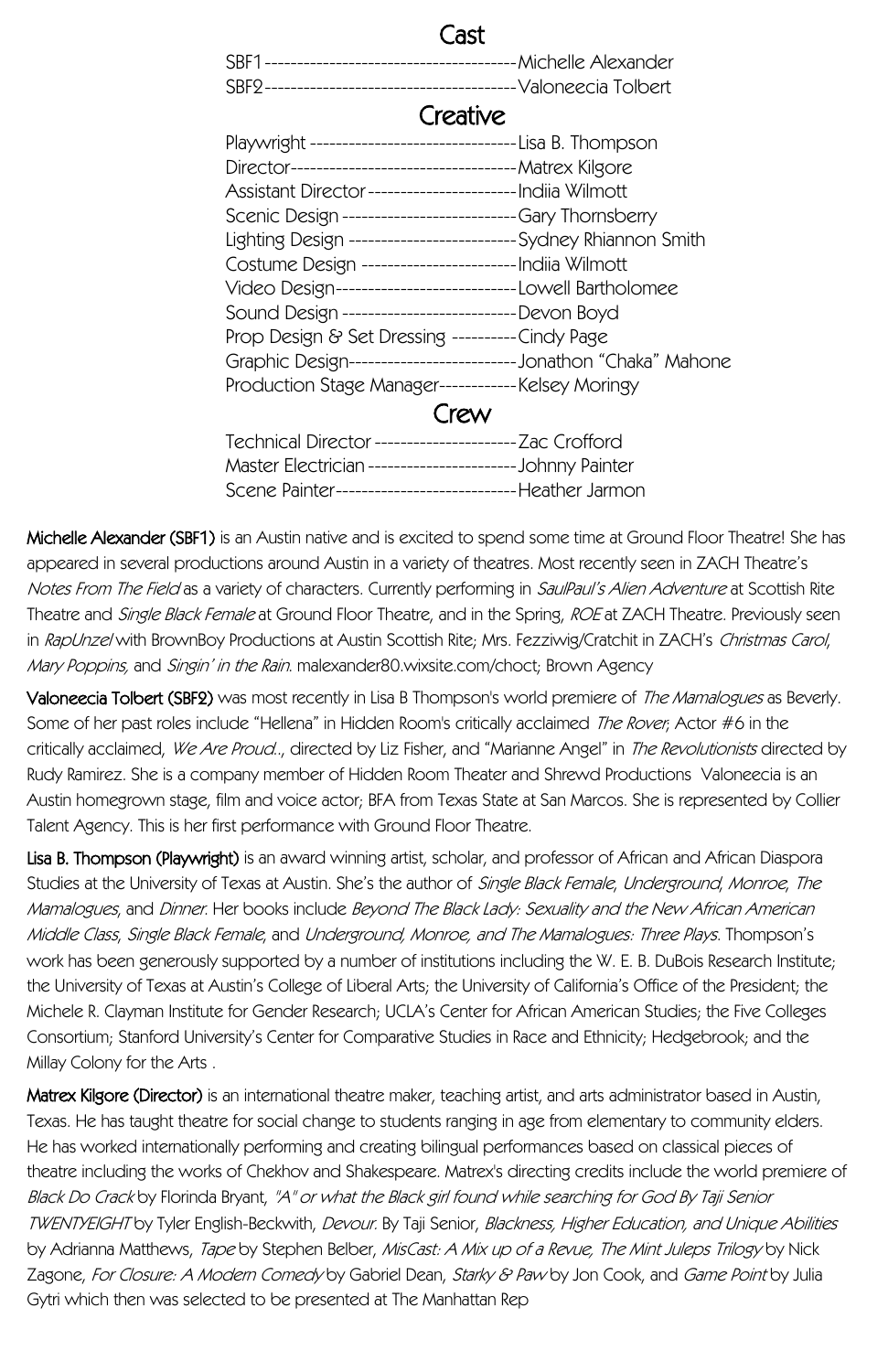Indiia Wilmott (Assistant Director/Costume Design) is an actor, director and teaching artist. This is Indiia's first production with Ground Floor Theatre and it's been a blast! Previous assistant directing work includes, Richard III, (Hidden Room Theatre) and We Are Proud To Present... (Street Corner Arts). Indiia is a voice-over actor and oncamera teacher for Edgenuity and is on the board of Hidden Room Theatre. Some of her acting credits include; Dance Nation (San Francisco Playhouse) Bootycandy (Brava Theater), Zenith (San Francisco Playhouse), all of what you love and none of what you hate (San Francisco Playhouse), and Lucia Berlin: Stories (Word for Word/Z Space). A huge thanks to Lisa, Patti and Matrex for inviting me to collaborate. To Val and Michelle, thank you for your light. It's been a pleasure

Gary Thornsberry (Scenic Design) is a Texas State University graduate student in scenic design. They have worked on Cabaret, Rosencrantz and Guildenstern are Dead, and the Importance of Being Earnest at Texas State. They have also worked at Venice Theatre in Venice Florida, a FAIR Assistantship at Oregon Shakespeare Festival, and has worked on shows in the Austin area. Gary is a disability theatre activist and you can contact him at GaryThornsberry.com

Sydney Rhiannon Smith (Lighting Design) is a lighting designer based in Austin, TX. This is her first production at Ground Floor Theatre. Some recent credits include: Little Women (Texas State University), Cinderella (Stagedoor Manor), Aida (Stagedoor Manor), On The Twentieth Century (Davis Shakespeare Festival), and Mr Burns A Post-Electric Play (Texas State University). She has a BS in Theatre from Middle Tennessee State University. She is currently pursuing her MFA in Lighting Design at Texas State University .

Lowell Bartholomee (Video Design) Lowell Bartholomee created the sound design for Ground Floor's There and Back. He is a company member of Rude Mechs and Hyde Park Theatre and a playwright member of Scriptworks. His video and/or sound designs have recently been seen and/or heard in Hyde Park's Wakey Wakey; Cap T's Dry Land and It is Magic; Penfold's Crime and Punishment, Henry V, and Ghost Quartet; Different Stages' Frankenstein and Gliders, and En Route's Some Humans Were Harmed in the Making of This Show, for which he received the B. Iden Payne Awards for sound and media design. He has received Payne and Austin Critics Table Awards for design, producing, acting, and directing. He appeared on stage most recently in *Heartland* at the Vortex and *Tiny Beautiful Things* at Austin Playhouse

Devon Boyd (Sound Design) Devon Boyd is a multitalented artist/teacher of poetry, music, audio engineering, and Capoeira. He's the co-founder and owner of the company Arts-N-Lyrics. With his company he was able to explore all facets of the art world. With his mother being a playwright, he was able to start building his resume working on stage plays. He gained an understanding of how to build sets, lighting, directing and producing. Devon even acted in a few plays as well. However, audio has always been his passion. He had the opportunity to create music and sound design for a few plays and also short films. He produces and DJs music under the name Cysum (pronounced sisoom), So he's no stranger to the world of audio. Devon loves enhancing one's visual with the art of sound/music

Cindy Page (Property Design & Set Dressing) is an incurable maker, and thrilled to be a part of the family at the Ground Floor Theatre. She has built sets, props, and costumes for scripted and improvised productions all over Austin, including Ground Floor Theatre's TRANSom, The Archive Theater Company's Cyrano de Bergerac, Fox Den Theatre Company's Shattered, and Zilker Theatre Productions' The Little Mermaid. On rare occasions, she sneaks out from backstage with a small arsenal of musical instruments and performs with Indigo Shift, an improvised cabaret at the end of the world

Jonathan "Chaka" Mahone (Graphic Designer) considers himself more of a Visualist' than a traditional painter, using his creative output as a tool for social change and/or empowerment. His style and work is influenced by the most powerful art form of the twentieth century: graffiti. As a young child, Chaka was captivated by the bold letter styles, colors, and imagery of graffiti writers in his hometown of Pittsburgh. Surrounded by the sounds of hip hop, the Graffiti murals were like cinema to the imaginative youth. Mahone takes secondary influence from the art of ancient civilizations and cultures. Indigenous art and design contain a complex code of symbols with sometimes 'hidden' layers of meaning. As an artist, Chaka includes spiritual, social, and/or political coding in much of his work. Something familiar, but with a twist that represents a combination of the native/indigenous and the modern/urban energy together

Kelsey Moringy (Production Stage Manager) is a born & raised native of Austin, Texas. She studied performance & production at Texas State University with an emphasis in stage management & directing. For GFT, Kelsey has stage managed a multitude of shows including There and Back, Fun Home, Dex & Abby, TRANSom, and Next to Normal. Other projects Kelsey has contributed to include Theatre Synesthesia's productions Static, and The Brutes, Scriptwork's Out of Ink Festival, & the Rudy Ramirez directed sci-fi adventure Agent Andromeda. Kelsey is thrilled to be a part of this beautiful production and to once again be working with Ground Floor